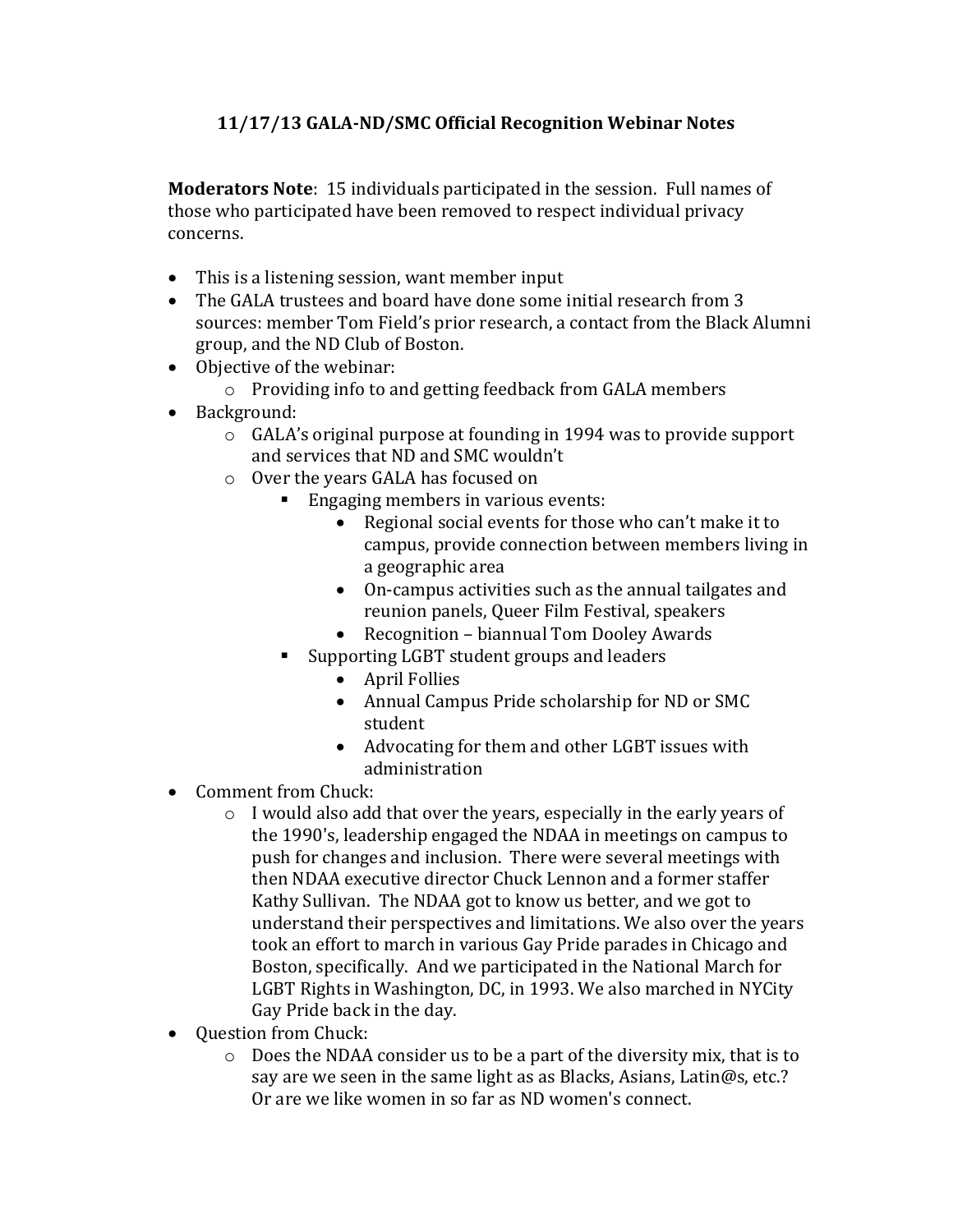- Response: We're not sure
- o What about the Dooley Society (org of doctors)?
	- Response from Tom F: I think we should model ourselves after the Dooley Society because they are still an independent organization  $501(c)(3)$  but are affiliated with the NDAA
		- They are not listed on the NDAA website, but have a link from the Tom Dooley website to the NDAA o May be an avenue to pursue
		- The Dooley Society gives the NDAA the out of not having to see us as a racial or ethnic group insofar as official church teaching does not consider us to be a legitimate minority.
			- o That way we're affiliated but not an official 'leg' of the org
- Comment from Rose: I think we should try to get full recognition before saying let's down-size to affiliate status.
	- o Response: This may depend on what we want from this relationship, if we're using them as leverage to reach more new members/alums, as well as what we can get from them
	- o Chuck agrees with Rose's comment. Gay men were ND's first minority, before other minorities [women, people of color] were able to attend
	- o Response from Libby: I agree with Rose also, let's not accept a second tier standing without first exploring if we would be accepted as an affinity group. That's the way corporate America does it.
	- o Chuck: Rose makes a very good point and Libby speaks well to it. I would agree at this point. Still, we need to find out what they think in South Bend. We should be visible and celebrated along with all the other minorites. After all, we were the first minority so to speak.
- Comment from Tom H: We also have the added complication of our relationship with Saint Mary's to think about, and how this will affect that.
	- o Comment from Tom: The NDAA have suggested simultaneous applications for the NDAA and SMC Alumnae group, and gave a contact at the SMC Alumnae org.
	- o Comment from Chuck: Seems like SMC would be a slam dunk because they have a non-discrimination clause that includes sexual orientation and gender identity.
- Question from Chuck: Is the process different for applying to be an affinity group like the Black Alumni or an affiliation like the Tom Dooley Society?
	- o Response from Tom F: The application process is the same, the same information will be sent in
- Question: Has GALA's name always been GALA-ND/SMC?
	- o From Chuck: First name was GALA-ND, at March on Washington SMC was added to the banner, and it's been both ever since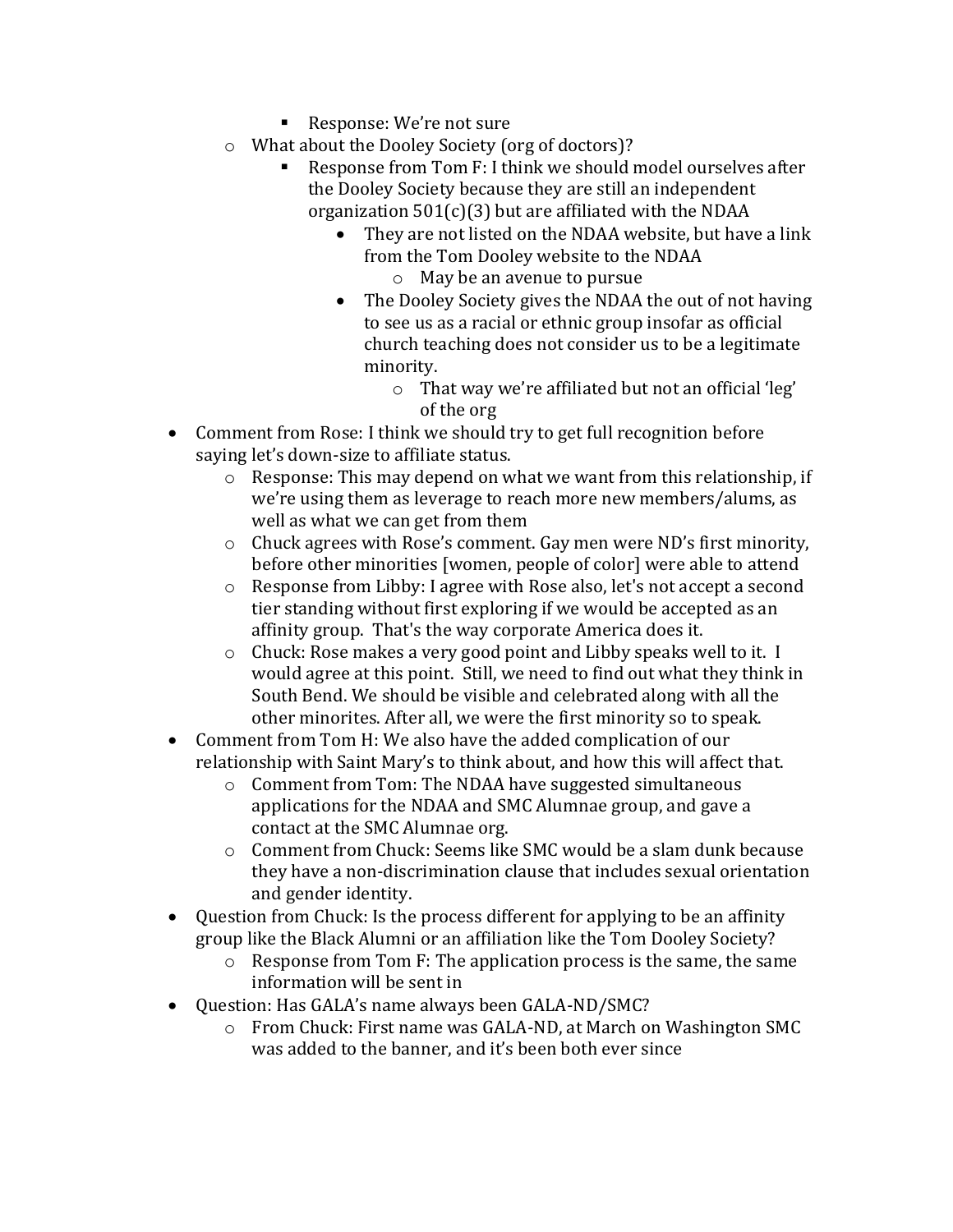- o From Tom F: GALA should keep own name, traditions, history, leave as much intact as possible, don't think anything will have to change when joining
- o Comment from Libby: Expanding the Group to GLBTQ is probably something we should do whether or not we align with the NDAA
	- Response from Chuck: As far as branding goes, we want our organization to continue to be as fabulous and awesome as it already is. And more. :) Changing to LGBTQ is a mouthful, awkward to say. We already make clear that we are LGBT and Q inclusive. The name has cachet, too, already.
	- Response from Libby: The name doesn't have to change, just as long as our written material/web-site etc. makes it clear that we are fully inclusive.
	- Response from Melanie: Absolutely. That's a great point. It should be already-- please let us know if you catch anything that isn't inclusive or have suggestions for how to be more up front about that
	- Response from Chuck: well, we once had a transgender officer.
- Question from Chuck: Why would joining the NDAA be condoning ND's noninclusive non-discrimination clause? I think us joining the NDAA would undermine that.
	- o Response from Megan: I think it would be easier to be "in" on discussions of the non-discrimination cause when we're at the table, rather than being outside of the conversation.
	- o Chris and Chuck agree
- Question posed: Does anyone think we should not move forward with reaching out to the NDAA?
	- o Tom: I'm keeping reservation that I don't necessarily trust them. 2/3 of recent statements from ND were about celibacy. Need to go into this with eyes wide open, they have dragged their feet in the past and pull things, such as in the Vietnam protest days. Same sort of thing, you would start a discussion and then they wouldn't do anything. A lot of talk but no action. Never blatant, but uncooperative.
	- o Jim: Are Pope Francis' recent comments influential to the University? Can we quote the Pope to sway the University as in just cool it?
		- Kristen: Based on conversation we've had, seems like we hope the Pope's comments will move the conversation towards acceptance, but comments could also be used to avoid the question.
	- o Chuck: Does Malloy have influence? He said he'd think about standing by Catholic clergy who choose to
	- o Jack: It seems like the Catholic Church in America is trying to figure out what the Pope means
	- o Chuck: The Bishops seem to be trying to figure it out, but seem to be slow learners. There's a Bishop in IL trying to do exorcisms against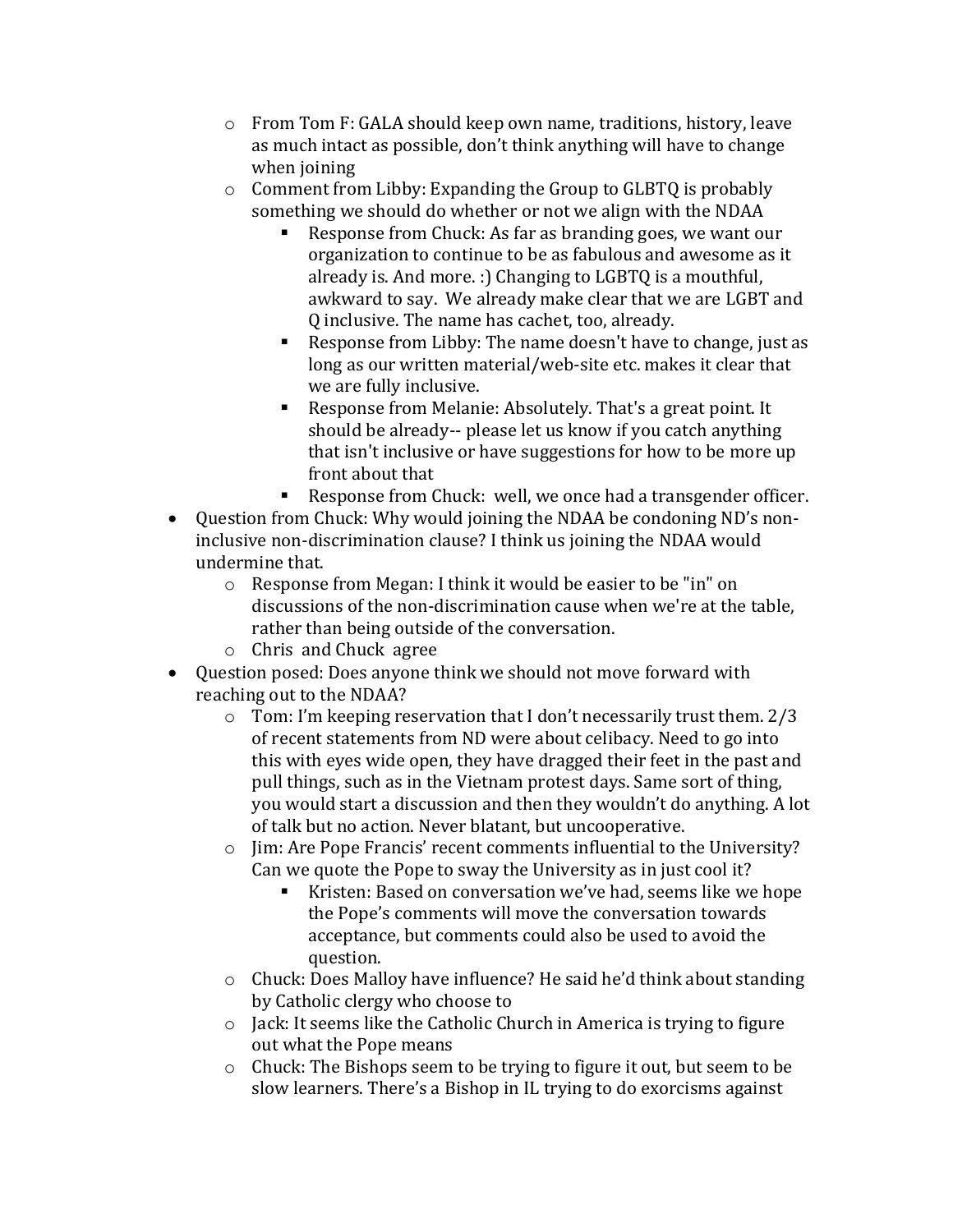gay marriage, another who says that it leads to an increase in youth suicides. I think that ND has improved in some ways in it's position on gay individuals, but I don't understand why in the same breath in talking about gay people that they have to bring up chastity. To me this is a no brainer, I think this should have been done a long time ago. How will we know if we don't ask?

- o Libby: I agree. What are we prepared to do if NDAA says no, you can't come in?
	- **Tom, Chuck: We keep fighting the fight**
	- Chuck: We make a big stink about it and find out why we're different
- o Tom O: Study what was done with the student group, and pose the point that students are now being accepted for four years but then having no home to go to afterward like everyone else. No harm in asking.
- o Jack: I think there's no harm in asking.
- o Tom O: Chuck Lennon has said that needs are being met by the main/geographic groups for this as well as for other minority groups.
- o Chuck: I think that was their mistake to open the door to that, Lennon wanted all one, not separated like it is.
- o Tom F: The NDAA is waiting anxiously for us to apply. No reason to think that we will not be welcome.
- o Jim: If they say no, it's embarrassing to them. They're on the wrong side of history.
- Comment from Megan: One point for the Dooley Society standing: they have complete control over their finances and member records. NDAA would love access to the active physician alumni records, but that is not something that the Dooley Society shares with NDAA -- is the converse something that may be a concern of members of GALA -- not having ND "know" or "mark" them as gay?
	- o Response: That's a really good point, being sensitive about that and not giving information to the University that our members wouldn't want them to have.
- What we seem to be hearing is that we should move forward with this, and they may be waiting with open arms or they may go the way they have historically.
- The GALA Board of Trustees and officers have a call scheduled at the beginning of December to discuss next steps and map out how we will be moving forward.
	- o Also, we'll be considering how SMC plays into this and how to move forward with them as well.
- Chuck: You mentioned a vote of membership—do we need this to move forward?